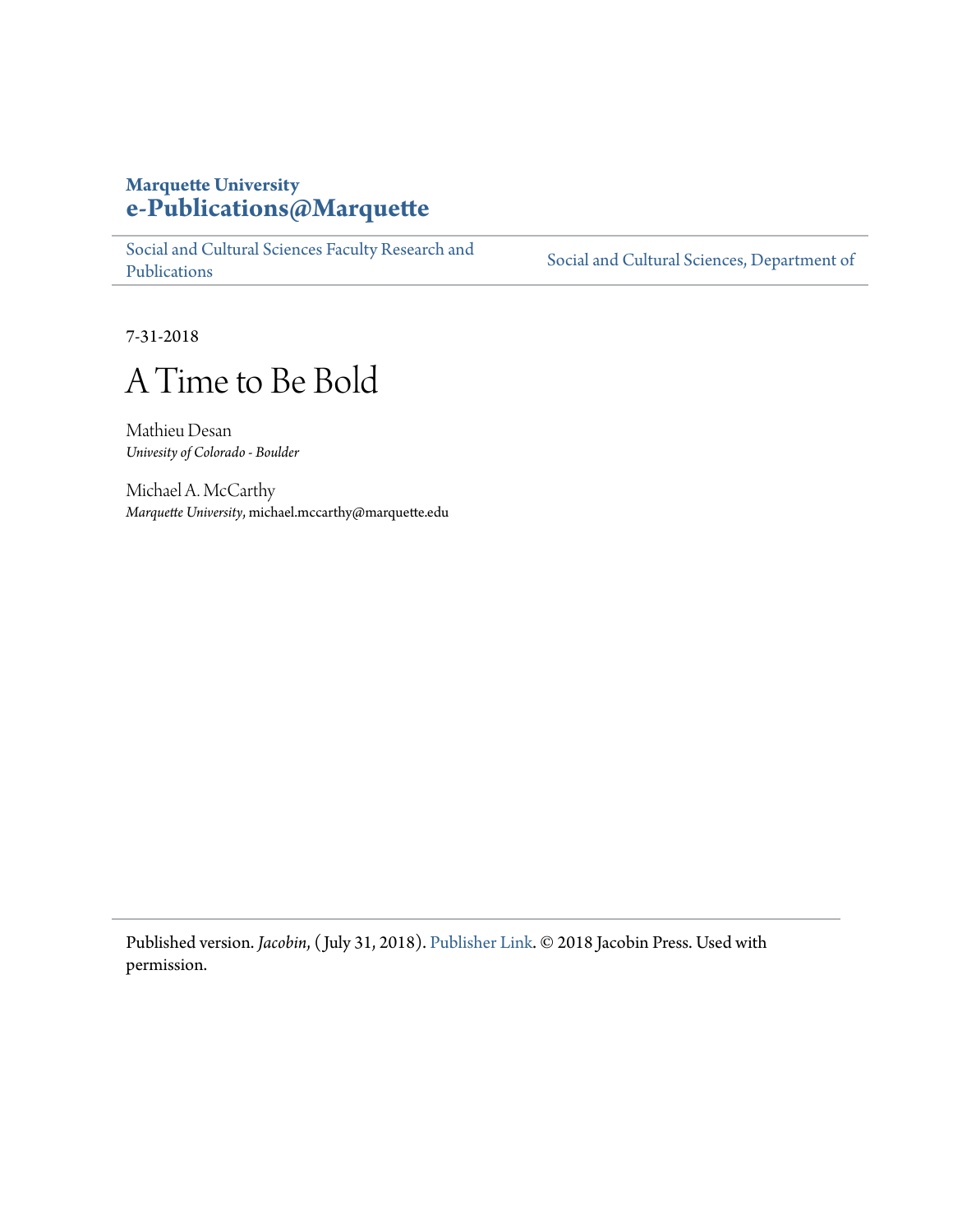07.31.2018<br>[UNITED](https://jacobinmag.com/location/united-states) STATES[POLITICS](https://jacobinmag.com/category/electoral-politics) / PARTY POLITICS / [IDEOLOGY](https://jacobinmag.com/category/ideology)

## A Time to Be Bold

A

# BY<br>[MATHIEU](https://jacobinmag.com/author/mathieu-desan) DESAN / MICHAEL A. [MCCARTHY](https://jacobinmag.com/author/michael-a-mccarthy)

Socialism is having a moment in the sun. It's a chance to push a bold, transformative vision of what a society for the many rather than the few can look like.



A pedestrian traffic light with Karl Marx pictured on the 200th anniversary of Marx's birth in Trier, Germany. Thomas Lohnes / Getty Images

#### Our new issue, on war and militarism, is out now. Get a discounted [subscription](https://jacobinmag.com/subscribe/?code=WARISARACKET) today.

spate of recent candidates running against establishment politicians, from Alexandria Ocasio-Cortez to Cynthia Nixon, has breathed new life into an old idea, democratic socialism. But when someone proclaims themselves to be a democratic socialist, what do they mean? What *should* they mean? And once armed with an alternative vision to capitalism, what should they do?

As socialists run for office or consider endorsing progressives, they face potential pitfalls—most importantly that as electoral work deepens, the vision of socialism risks being watered down or even falling from view. Electoral work is important, but our political independence *associalists* depends on our fidelity to this vision.

## Capitalism Against Socialism

 $\mathbf T$ o talk about why, we need to first talk about what's wrong with capitalism—and what a socialist alternative would look like.

Capitalism is the chief source of human suffering today and a system that promotes the worst of human behaviors. Socialists believe that when a society's main resources are produced and distributed by private business, exploitation, inequalities in opportunity, and egoistic behavior result.

First, exploitative relations between workers and employers are the core feature of capitalism. Because a small number of people own the productive assets of society, most people have to seek out these businesses for work. The wealth produced from this work flows to the owners of capital even though workers produced it. This is true of every employer-employee relation, even those with union representation and nice benefit packages.

Second, within capitalism, how well people do in life is hugely impacted by birth. Children born into wealthy families have a leg up on staying wealthy as adults. Children born working class and poor have a steeper hill to climb and are much more likely to be working class and poor later in life.

In other words, capitalism isa system that is built on inequalities of opportunities. And these inequalities are its life blood.

A huge number of people that need to be hired by the wealthy are reproduced every generation. Without them, firms would have nobody to exploit. While some employees might be able to climb job ladders, to become a manager, or maybe one day run their own business, as a whole the working class can't ever achieve [collective](https://www.uvm.edu/~fmagdoff/employment Jan.12.11/structure of proletarian unfreedom.pdf) mobility under capitalism. Workers are collectively and permanently unfree within capitalism.

Finally, capitalism produces conflict rather than cooperation, competition rather than solidarity. We compete over jobs. We compete at work for promotions, and those of us that are best rewarded are the ones that are concerned above all with ourselves. We compete with workers in faraway countries and workers desperate to get into ours. And we compete as classes, as races, and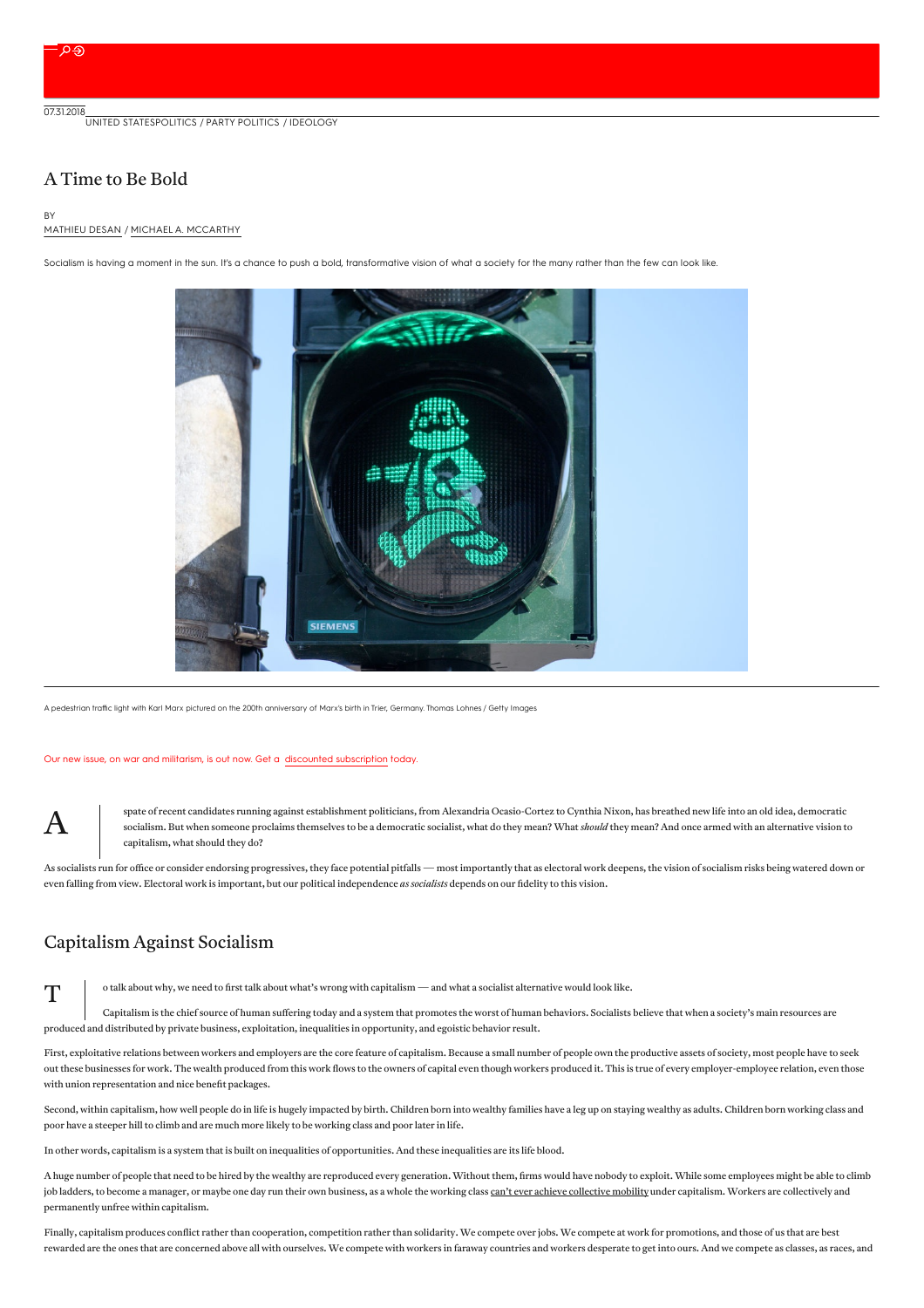This conflict plays out on a totally unequal playing field; those that win rarely do so because of merit. That people continue to find solidarity in their communities, their relationships, their families, and their associations speaks more to people's basic decency than anything about capitalism.

# The Socialist Horizon

 $\mathbf{W}$   $\begin{array}{c} \mathbf{h} \ \mathbf{h} \end{array}$ hat is our alternative? Neal Meyer recently [defined](https://jacobinmag.com/2018/07/democratic-socialism-bernie-sanders-social-democracy-alexandria-ocasio-cortez) democratic socialism succinctly in a recent piece for*Jacobin*, saying "we want to build a world where everyone has a right to food, healthcare, a good home, an enriching education, and a union job that pays well. We think this kind of economic security is necessary for people to live rich and creative lives - and to be truly free."

This definition echoes one recently given by Alexandria Ocasio-Cortez on*The Late [Show](https://www.bustle.com/p/what-do-democratic-socialists-believe-alexandria-ocasio-cortez-sums-it-up-in-her-own-words-9659030)*:

What [democratic socialism] means to me is health care as a human right, it means that every child no matter where you are born should have access to a college or trade-school education if they so choose it. I think that no person should be homeless if we have public structures or public policy to allow for people to have homes and food and lead a dignified life in the United States.

While these reforms are crucial to countering the misery we face under capitalism, it runs the risk of equating socialism with welfare liberalism or social democracy. But these things are not the same.

To get a better sense of what socialism is, we need to consider two separate questions. First, what are the principles and values that any good society should promote? And second, what are the kinds of institutions and social arrangements that are best suited for the promotion of those values?

First is the principle of equality of opportunity. Chances in life and the ability to flourish should be equally available to everyone. Within capitalism circumstances of birth, luck, or some other inborn quality tends to determine how well people do in life —not one's sole efforts. The distribution of most things — even the most basic necessities like food, shelter, health, and old-age security—is dependent on people's ability to pay.

But socialists believe that everyone, regardless of those circumstances, deserves to flourish. Goods should be distributed on the basis of need, not ability to pay.

Second, the principle of solidarity. Socialists believe that people should care about and care for each other. Capitalist markets, on the other hand, divide. We think the principle of solidarity should be at the core of any good society. A socialist vision of emancipation is one where our institutions help us care about and for each other.

These are the basic principles that should guide society more broadly — people should have an equal shot in realizing their goals and dreams, and we should care for each other. In this sense, socialism is about outcomes. Capitalism not only fails to produce these outcomes — it is their chief barrier.

In capitalism, economic power appears [separated](https://newleftreview.org/I/127/ellen-meiksins-wood-the-separation-of-the-economic-and-the-political-in-capitalism) from political power. The economic power derived from owning productive assets allows capitalists to get rich while keeping workers' wages as low as possible, decide what is produced without any democratic input from the rest of society, hide harmful aspects of their products, and foist the harmful costs of doing business ("negative externalities") onto the rest of us. Capitalists say all of this is justified because it's "their property."

Socialism aims to socialize that power. Capitalists shouldn't be able to hold all that power and impact all of society—it's undemocratic and unjust.

But socialists don't just want to replace private ownership with state ownership. In the same way we don't believe that capitalists should be able to have disproportionate control over economic resources, we don't think unaccountable state officials and bureaucrats should have the power to control investment and production through ["socialism](https://www.marxists.org/archive/draper/1966/twosouls/index.htm) from above." In some cases, like the former Soviet Union, the failings of such a system are as clear as those of capitalism itself.

The core aim of socialism is not just the state gaining control of industry, but empowering the broad masses of people — in their workplaces, in their communities, in their homes, in their schools, in their politics—to be in the driver's seat of society.

Even in the Nordic countries, where high levels of state [ownership](http://peoplespolicyproject.org/2018/07/22/nordic-state-ownership-of-enterprise-is-a-real-thing/) are combined with political democracy and a high standard of living, socialism is a long ways off. Making people's lives materially better isn't enough. Neither is it enough to install union representation for workers. These changes would be welcome, but socialism moves well beyond them.

### What Is Socialism, Then?

S

o if social-democratic countries like Norway aren't socialist, what*is* socialism?

Moving towards socialism involves subordinating the economic power of capitalists to the social power of the people. But fully realizing it does away with capitalists entirely. Only when the private decisions that have massive public implications are subjected to popular control will we have a [democratic](https://jacobinmag.com/2018/07/democratic-socialism-democracy-ocasio-cortez) society.

This democratization could be achieved through a number of concrete institutions: grassroots state planning agencies, workers' cooperatives, participatory boards. But what is essential is that the people have real, not just formal, democratic control over society's wealth.

Our vision of socialism has no room for the following: production for the purpose of accumulating profit, private ownership of the main productive assets, markets for labor where most people need to sell their work to survive, and states that are unresponsive to the will of the people.

Only under these conditions can we begin to construct the concrete socialist institutions that will promote and reproduce equality of opportunity and solidarity.

### To Be a Socialist

he socialist perspective is defined by this long-term vision. But how should this vision relate to the practical demands of politics? How should it inform our practice?

 $T$ We are in a moment of new opportunity, but being a socialist requires walking a fine line between being too opportunistic and forgetting our principles, and being so rigid that we don't let experience open new paths.

A crude rendering of socialist history divides the movement into reformist and revolutionary tendencies. Whereas reformists supposedly advocated revising socialist doctrine to better fit the day-to-day practice of politics, revolutionaries pushed socialist practice to line up with its radical alternative vision to capitalism, refusing to water down socialist theory and practice.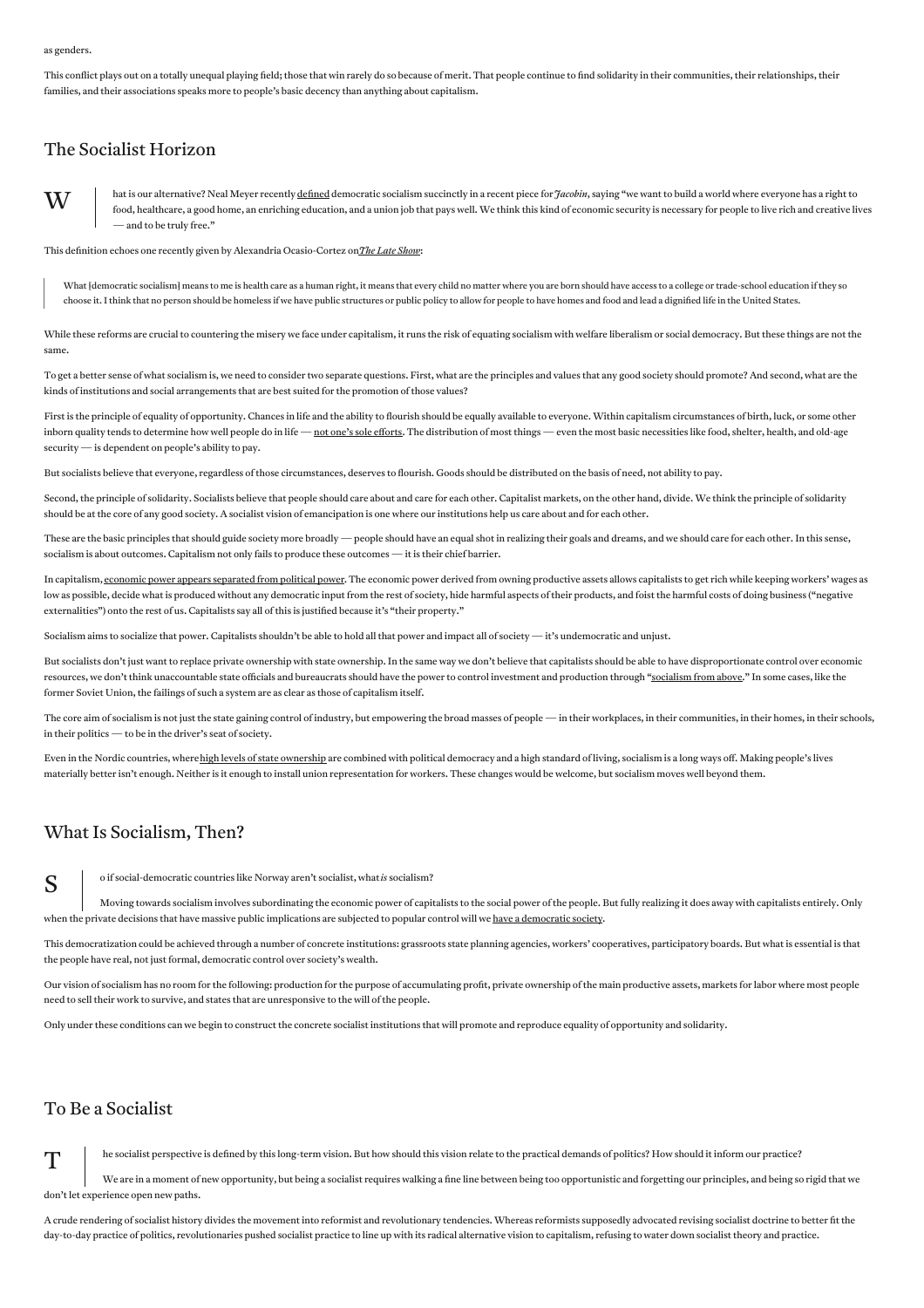But the democratic socialist tradition has always [rejected](https://www.marxists.org/archive/blum/1920/speech.htm) this dualism. Reform and revolution go hand in hand.

Socialist leadership in popular fights like Medicare for All can transform people's consciousness and change perceptions of what's politically possible, eventually leading to support for socialist goals. Moreover, reforms can build the working class's fighting capacity, expose the limits of capitalism's ability to satisfy our sense of justice, equality, and solidarity, and pave the way for more radical demands. Reforms can do more than just improve people's lives—they can lead to revolution.

The fight for socialism requires both contesting elections and building a mass movement. Electing socialists will popularize socialist ideas, push a pro-worker legislative agenda, and provide invaluable experience for socialist governance. But a grassroots movement is also necessary, both to hold socialist politicians accountable and to mobilize against [capitalist](https://www.jacobinmag.com/2016/09/chile-coup-santiago-allende-social-democracy-september-11-2) reaction to even the most modest reform agenda.

A refusal to engage with electoral politics condemns socialists to marginality. But neglecting grassroots mobilization has often meant that socialist governments were powerless to overcome antidemocratic capitalist subversion. Democratic socialists today, as in the past, have to avoid both pitfalls — of becoming revolutionaries without revolution and reformists without reforms.

In pursuing reforms and in electoral efforts, socialists will work in broad alliance with other progressive forces. But it is one thing to recognize the need for such alliances and another to consider the particular form that socialist participation within them should take. At issue is how we think about our place within the broader resurgence of progressive politics since 2016.

Socialists, and the Democratic Socialists of America (DSA) in particular, have not been the only players in this resurgence. Organizations like Our Revolution, Justice Democrats, and Brand New Congress have capitalized on the energy of the Sanders campaign to push the Democratic Party to the left. Indeed, though she is a member of DSA, Ocasio-Cortez [recently](https://www.jacobinmag.com/2018/08/alexandria-ocasio-cortez-interview-democratic-primary) gave more credit to Justice Democrats and Brand New Congress for her success, as they were the first groups to seriously encourage her to run.

Socialists should welcome the vital role that these organizations have played in a left electoral revival. But what distinguishes socialists from other forces on the progressive left?

The answer, of course, is our vision of socialism.

This vision gives coherence and purpose to socialist strategy. We not only want to introduce a bit of humanity where we can in a cruel and unforgiving world, but also to transform the relations of class power that govern society.

Socialists should be good-faith partners in campaigns for progressive change. But our role is also to push them beyond their limits and make the case for more fundamental social transformation. The question is how we effectively engage in coalitions while maintaining our independent political identity. After all, without this identity and the vision behind it, why bother being a socialist?

Historically, as socialism's political profile grew, so too did the risk of its assimilation into an amorphous "progressivism" over which its influence gradually waned. Socialists should thus beware the temptation to mistake the opportunity presented by the recent leftward political shift for a validation of socialist politics per se. Our primary goal as socialists is not to push this or that progressive reform or candidate, but to build a movement for socialism. What makes us socialists is not just our support for such reforms and candidates. Rather, it is because we are socialists that we support them.

Our strength is therefore not measured by legislative or electoral victories, important as they are, but by our ability to infuse these with a socialist significance by connecting them to our vision of the future. Pushing the political needle to the left is not enough; the point is to use this to forcefully make the case for transcending capitalism.

## What's in a Name?

 $\mathsf T$ his is why it is crucial for socialists to be frank about what we want and who we are. Our long-term vision is what differentiates us from other progressive forces. We have to participate in movements or campaigns openly as socialists. This is not vanity, but a strategic consideration. If we soft-pedal our political identity out of political expediency, our victories no longer become ours, and we undercut our own purpose.

For this reason, insisting on the "socialist" label and defining what we mean by it is not a trivial matter. The spectacular rehabilitation of socialism as a legitimate position within American politics, [particularly](https://www.bloomberg.com/news/articles/2017-11-06/get-rid-of-capitalism-millennials-are-ready-to-talk-about-it) among young people, is one of the most significant developments for the socialist movement in decades. So far the capaciousness of the term has been an asset, as it has helped to legitimize our political identity and brought more people into contact with socialist ideas.

As the popularity of socialism grows, we shouldn't define it downward. Liberals will do that for us. Though centrist dead-enders will continue to red-bait socialists, more farsighted liberals will try to capitalize on socialism's popularity.

Especially since Ocasio-Cortez's primary upset, we've seen a wave of liberals hold her up as the future of the Democratic Party while downplaying the specific appeal of socialism and redefining "democratic socialism" in terms that make it virtually indistinguishable from their preferred brand of liberalism. This shows our growing influence, but it also brings the risk of cooptation. As socialists, we shouldn't evacuate socialism of its meaning as we push Democrats left.

The current moment is exciting, but socialists shouldn't pat ourselves too hard on the back. As socialism becomes political common sense, membership counts and poll numbers become less reliable measures of the advancement of socialist ideas. Liberals will try to claim many self-described "socialists" as their own. Socialists thus need to be clear about what distinguishes them from liberals if they are not to cede the initiative.

Whatever people actually mean by "socialism," its newfound popularity is a tremendous opportunity. But the question for democratic socialism remains the same as ever: should we content ourselves with being the advanced wing of liberalism, or can we be something more? Socialist movements have historically become victims of their own success: as our strength grows, so does the temptation to sacrifice long-term vision for short-term gains. As part of building on our momentum, socialists should reckon with what our role is *associalists*in the broader progressive ecosystem. Are we just the shock troops for various progressive causes? A canvassing army for progressive candidates, even non-socialist ones? Who is organizing whom?

The challenge for socialists has always been to live in the tension between our commitment to total transformation and the exigencies of practical politics. But our identity as socialists ultimately hangs on our long-term vision of socialism. It is what defines us and what sustains our ability to push ever-bolder demands that shift the limits of the possible. Our recent successes have brought new opportunities for growth. As we take advantage of them, we should insist on this vision. After all, what are we without it?

Update: A previous phrase in this piece read: "In some cases, like the former Soviet Union, the failings of such a system are nearly as deep as those of capitalism itself." It has been changed to "In some cases, like the former Soviet Union, the failings of such a system are as clear as those of capitalism itself" to better reflect the views of the authors.

The authors' intention was to point out the failure of authoritarian collectivism to meet the democratic standard of socialism, not to imply a preference for the Soviet Union. As the rest of the essay makes clear, the authors view democracy as essential to any socialism worthy of the name, and as democratic socialists we condemn all economic and social systems that disempower the vast majority of workers. *We regret that our original formulation may have contributed to a misunderstanding of our position.*